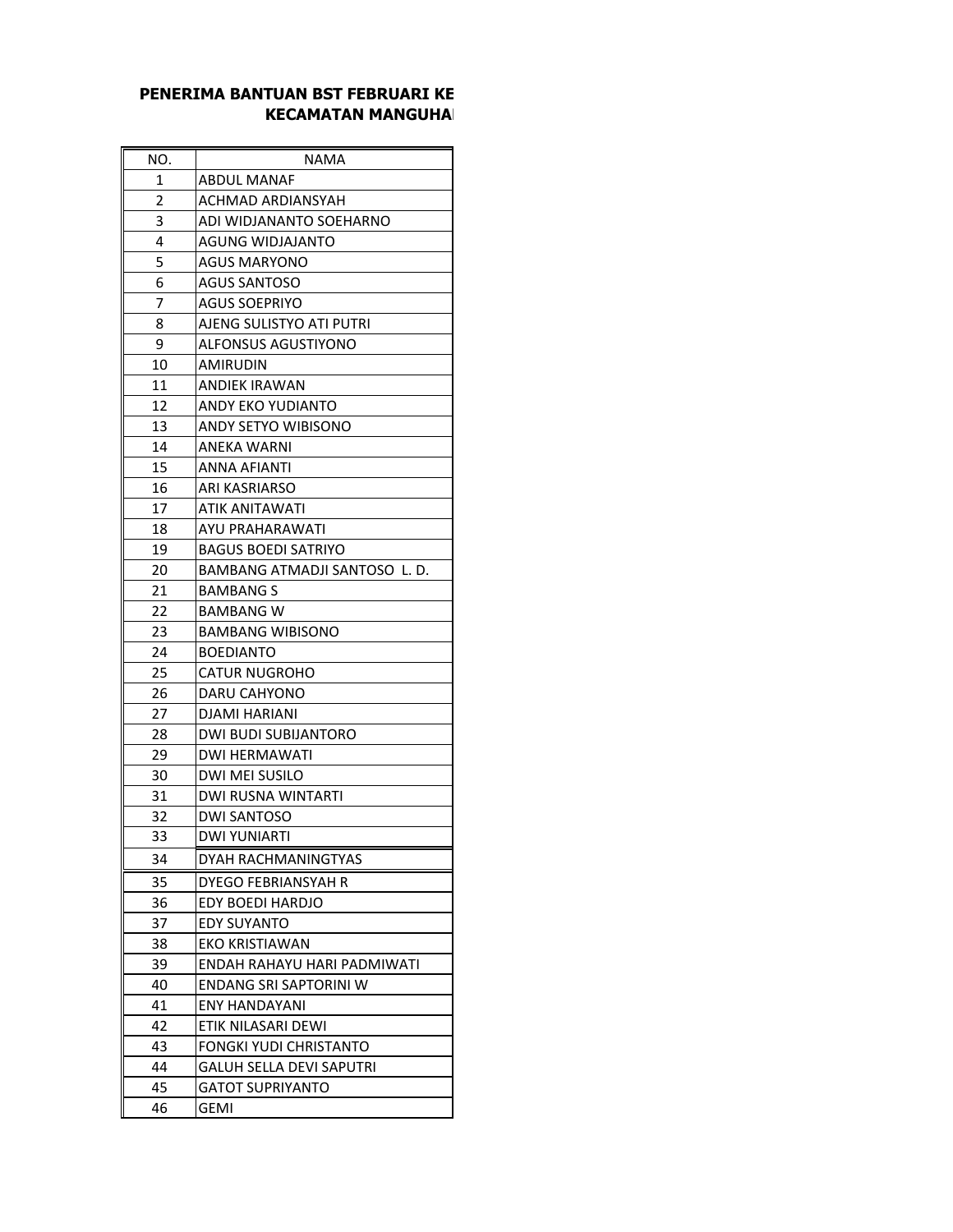| 47       | <b>GOENAWAN</b>                            |
|----------|--------------------------------------------|
| 48       | <b>HAMID SOETOMO</b>                       |
| 49       | <b>HANANI KRISTANTI</b>                    |
| 50       | HANDOKO                                    |
| 51       | <b>HARDIJANTO</b>                          |
| 52       | <b>HARI SUSANTO</b>                        |
| 53       | <b>HARIYANTO SUTIKNO</b>                   |
| 54       | HARJITO                                    |
| 55       | HASTO WAHONO                               |
| 56       | <b>HERI PRAMONO</b>                        |
| 57       | <b>HERU WAHONO</b>                         |
| 58       | HERY JADMIKO                               |
| 59       | IDAJATI                                    |
| 60       | <b>IMAM RIFAI LAPIYO</b>                   |
| 61       | <b>IMAM TAUFIK</b>                         |
| 63       | <b>INDRA PRIYANTO</b>                      |
| 64       | JALU PRASTOWO                              |
| 65       | JAP KHOEN DJAY                             |
| 66       | JODY WIDIYATMOKO                           |
| 67       | <b>JOKO SUGENG PRIHATIN</b>                |
| 68       | KALIMAH                                    |
| 69       | KARIONO                                    |
| 70       | KATENO                                     |
| 71       | KATINI                                     |
| 72       | KRIS KISWARA                               |
| 73       | KRISTANTI WISNU WARDANI                    |
| 74       | <b>KRISTIANTINI</b>                        |
| 75       | KUS ADHI WIDODO                            |
| 76       | KUSTINI                                    |
| 77       | LIA HENDY DARMAWATI                        |
| 78       | LILIK HARIYANTI                            |
| 79       | LUPY ANGGRAENI DAMAYANTI                   |
| 80       | M.ALI HAMDI                                |
| 81       | MARSUDI                                    |
| 82       | MENTES                                     |
| 83       | misdi                                      |
| 84       | MOCHAMAD RIZKI KURNIAWAN                   |
| 85       | <b>MOCHAMAD SYUKUR</b>                     |
| 86       | <b>MOH PURBAGYO</b>                        |
| 87       | <b>MUDJIATI</b>                            |
| 88       | MUDJIATI                                   |
| 89       | MUHAMAD SUBAKIR                            |
| 90       | <b>MUJINEM</b>                             |
| 91       | MURYATI                                    |
| 92       | NADHIFAH                                   |
| 93       |                                            |
|          | NANANG KARDIMAN                            |
| 94       | NARWAN                                     |
|          |                                            |
| 95<br>96 | <b>NEVY POEDJANARKO</b><br>NINIK SOELASTRI |
| 97       | <b>PAIYEM</b>                              |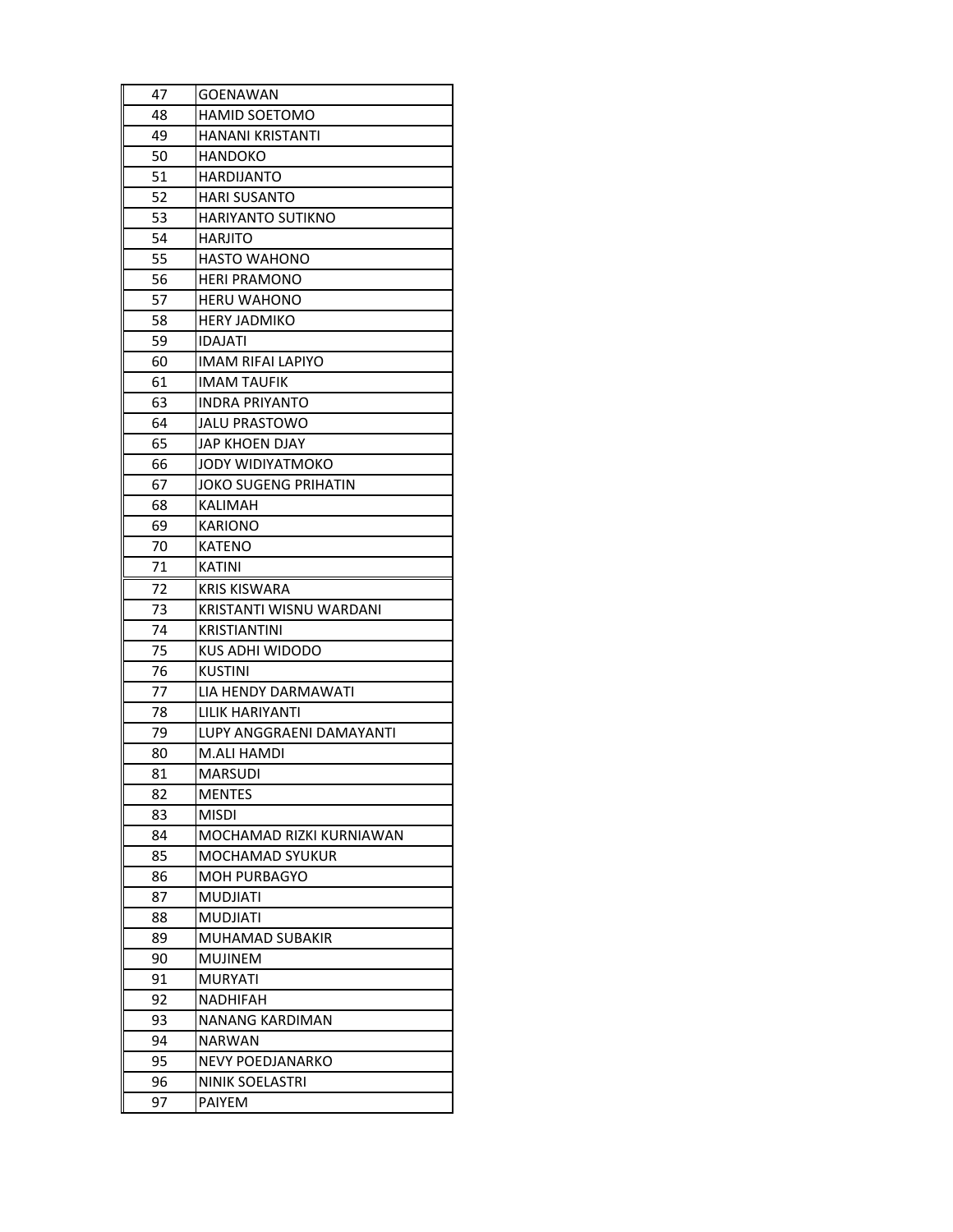| 98  | PARTIYEM                |
|-----|-------------------------|
| 99  | PARYONO                 |
| 100 | PRIANTINI               |
| 101 | PRIYO HARTONO           |
| 102 | <b>PUJI ASTUTI</b>      |
| 103 | <b>PURNOMO</b>          |
| 104 | RACHMAD WIDAGDO, B.SC   |
| 105 | RAWI                    |
| 106 | RETNO HAPSARI PUTRI     |
| 107 | REVITA WIDYA PURNAMA    |
| 108 | RIA RISKAWATI           |
| 109 | <b>ROCHADI</b>          |
| 110 | ROOSELA WAGONO          |
| 111 | <b>RUDY KUSTANTO</b>    |
| 112 | <b>RUSGIANTO</b>        |
| 113 | SAFARIANTO              |
| 114 | <b>SAIMUN</b>           |
| 115 | SAMINEM                 |
| 116 | SANTOSO                 |
| 117 | SARBANI                 |
| 118 | SARI EKA WIJAYANTI      |
| 119 | SIE PEK DJING           |
| 120 | <b>SISWO SUPRAPTO</b>   |
| 121 | <b>SISWOTO</b>          |
| 122 | SITI CHOTIDJAH          |
| 123 | SITI MISRIYAM           |
| 124 | <b>SLAMET SUPRIYONO</b> |
| 125 | SOEISNAN                |
| 126 | SOELASTRI               |
| 127 | <b>SOEWASIH</b>         |
| 128 | SONY TRI YUDHI HARTO    |
| 129 | SRI MOERNI HANDAJANI    |
| 130 | SRI NURWAHYUNI          |
| 131 | SRIYATI                 |
| 132 | <b>SUBRIYANTO</b>       |
| 133 | SUGIYANTO               |
| 134 | SULAMI                  |
| 135 | <b>SUMARMIATI</b>       |
| 136 | SUMARNO                 |
| 137 | <b>SUMARTI</b>          |
| 138 | SUMI HERYATI            |
| 139 | <b>SUMINAH</b>          |
| 140 | <b>SUMIYATI</b>         |
| 141 | SUPARNO                 |
| 142 | SUPRAPTI HARIYANI       |
| 143 | <b>SUPRAPTO G</b>       |
| 144 | SUPRIYANI               |
| 145 | SURI HARIYATI           |
| 146 | <b>SUTARDI</b>          |
| 147 | SUTIRAH                 |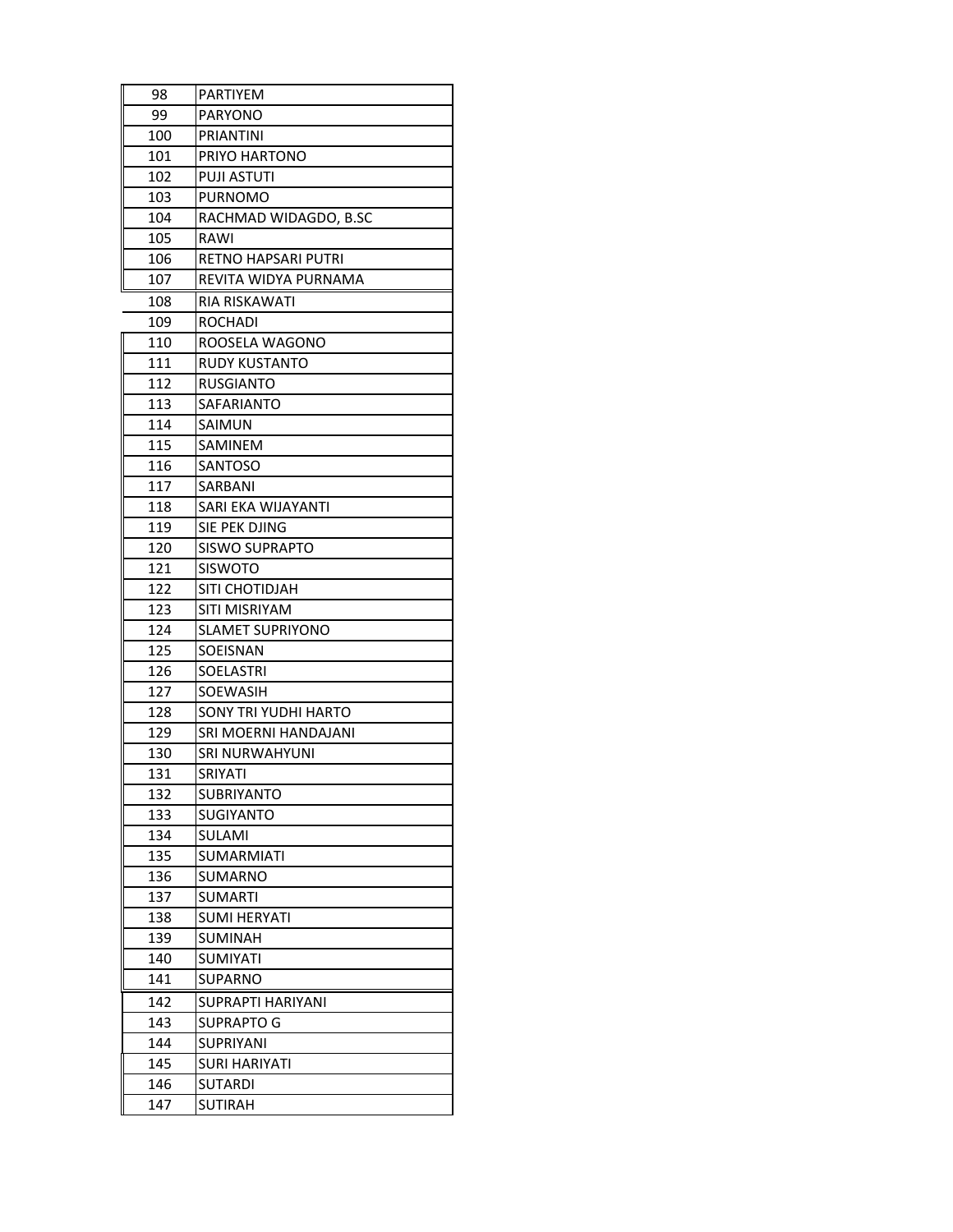| 148 | SYAMSUL RIZAL RACHMAD        |
|-----|------------------------------|
| 149 | <b>TAN KHAY JIEM</b>         |
| 150 | <b>TEGUH PRIHANTO</b>        |
| 151 | <b>THAM NOEI BING</b>        |
| 152 | <b>TITIK RETNOWATI</b>       |
| 153 | <b>TJOBANTORO</b>            |
| 154 | TRI KUSRAHTANTO              |
| 155 | TRI KUSWORO                  |
| 156 | TRI SULISTYOENG WARNO        |
| 157 | <b>TRIONO</b>                |
| 158 | TULUS ADI PARMANTO           |
| 159 | <b>TUTIK SUHERMIN</b>        |
| 160 | UMI CHASANAH                 |
| 161 | UMI NOER HIDAYATI            |
| 162 | <b>UTARI</b>                 |
| 163 | <b>VINO BAYU DEWANTO</b>     |
| 164 | <b>WAHYU SITI NURKASANAH</b> |
| 165 | WAYAN KUSUMA PUTRA           |
| 166 | <b>WENFRI IRAWAN</b>         |
| 167 | YAKUP SISWANTO               |
| 168 | YETI EKONINGSIH              |
| 169 | YUDI SISWONO WIJAYANTO       |
| 170 | YULIA SARASWATI              |
| 171 | YULIAN SATRIA PRATAMA        |
| 172 | YUNI LESTARI                 |
| 173 | YUSAK ENDRATNO               |
| 174 | <b>DENI PRASETYONO</b>       |
| 175 | <b>IMRON ROSADI</b>          |
| 176 | <b>MAMIK</b>                 |
| 177 | SOEMANTO                     |
| 178 | SRI WAHYU HANDAYANI          |
| 179 | <b>WAHYUDI</b>               |
|     |                              |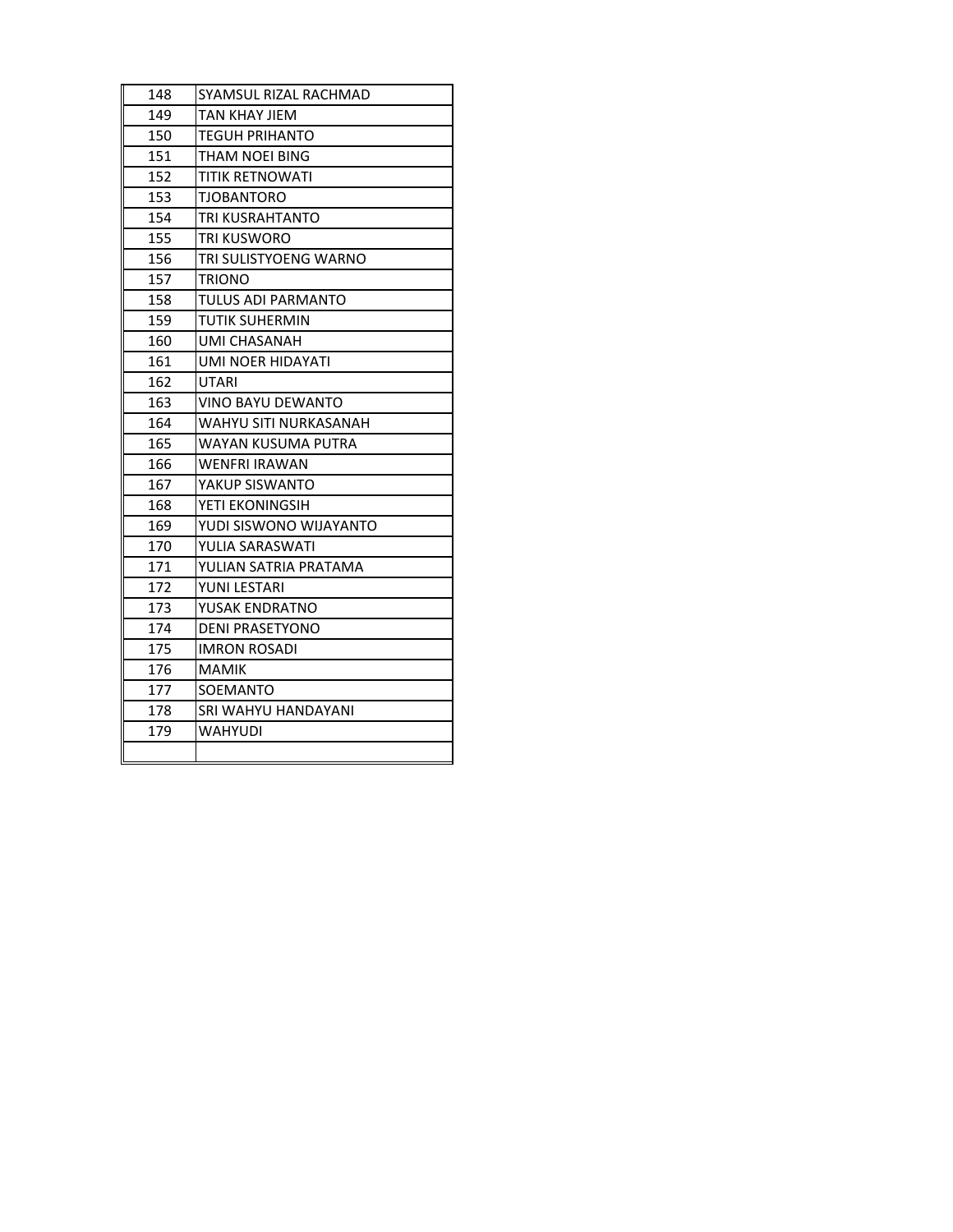## **ILURAHAN PANGONGANGAN TAHUN 2021 RJO KOTA MADIUN**

| ALAMAT                                         |
|------------------------------------------------|
| JL PANDAN 31                                   |
| JL. PANDAN NO.35 RT. 22 RW. 8                  |
| JL. MERAPI GG.LODAYAN NO.06 RT. 18 RW. 7       |
| IJL. MJ.SUNGKONO NO.364 B RT. 3 RW. 1          |
| JL. MERAPI GG.LODAYAN NO.28 RT. 18 RW. 7       |
| JL. MERAPI GG.LODAYAN NO.28 RT. 21 RW. 7       |
| JL. MJ.SUNGKONO NO.348 RT. 3 RW. 1             |
| JL. MERAPI GG.LODAYAN NO.08 RT. 18 RW. 7       |
| JL. MERAPI GG.LODAYAN NO.05 RT. 18 RW. 7       |
| JL. MURIA 21/11 RT. 2 RW. 1                    |
| IJL ANJASMORO NO11                             |
| JL. BROMO NO.12B RT. 16 RW. 6                  |
| JL. KOL MARHADI GG.KAUMAN 19 RT. 1 RW. 1       |
| JLALUN-ALUN TIMUR NO47RT RT 26                 |
| IJL MERAPI GGLODAYAN NO16 B RT 21              |
| JL. MURIA 04 RT. 4 RW. 2                       |
| JL. MURIA NO.18 B RT. 4 RW. 2                  |
| JL. MERAPI GG.LODAYAN NO.36 RT. 20 RW. 7       |
| JL. MJ.SUNGKONO GG.PANCASILA 21 RT. 3 RW. 1    |
| IJL ANJASMORO BARAT RW 004 RT 011              |
| JL P SUDIRMAN 25B RW 009 RT 026                |
| JL. ALUN-ALUN TIMUR GG.SENENG 46               |
| IJL AHMAD YANI GGISKAL NO1                     |
| JL. MERAPI NO.23-B RT. 22 RW. 8                |
| IJL MERAPI GGLODAYAN NO40RT RT 21              |
| JL. MURIA NO.03 RT. 1 RW. 1                    |
| JL. SEMERU NO.9 RT. 24 RW. 9                   |
| JL SEMERU 121                                  |
| IJL MERAPI GGLODAYAN NO48RT RT 20              |
| JIL MJSUNGKONO NO352RT RT 3                    |
| JL. A. YANI GG. TURUBUS NO.16 RT. 11 RW. 4     |
| JL. MJ SUNGKONO NO.366-B RT. 3 RW. 1           |
| JL. MERAPI GG.LODAYAN NO.36 RT. 20 RW. 7       |
| JL. AHMAD YANI GG.TRUBUS NO.5 RT. 11 RW. 4     |
| JL. A.YANI GG.PAMONGRINI NO.08 RT. 14 RW. 5    |
| JL. ANJASMORO 17 RT. 10 RW. 4                  |
| JL. MURIA GG.KAUMAN NO.10 RT. 2 RW. 1          |
| JL. A.YANI GG.PAMONGRINI NO.4 RT. 14 RW. 5     |
| JL. A.YANI GG.TRUBUS NO.14 B RT. 11 RW. 4      |
| JL. MERAPI NO.23 RT. 22 RW. 8                  |
| JL ALUN-ALUN TIMUR GG SENENG NO 64             |
| IJL. MJ.SUNGKONO 366B RT. 3 RW. 1              |
| JL. MJ.SUNGKONO GG.PANCASILA 21 RT. 3 RW. 1    |
| JL. MERAPI GG.LODAYAN NO.25 RT. 20 RW. 7       |
| JL. MJ.SUNGKONO GG.PANCASILA NO.23 RT. 3 RW. 1 |
| JL. MERAPI NO.25 RT. 22 RW. 8                  |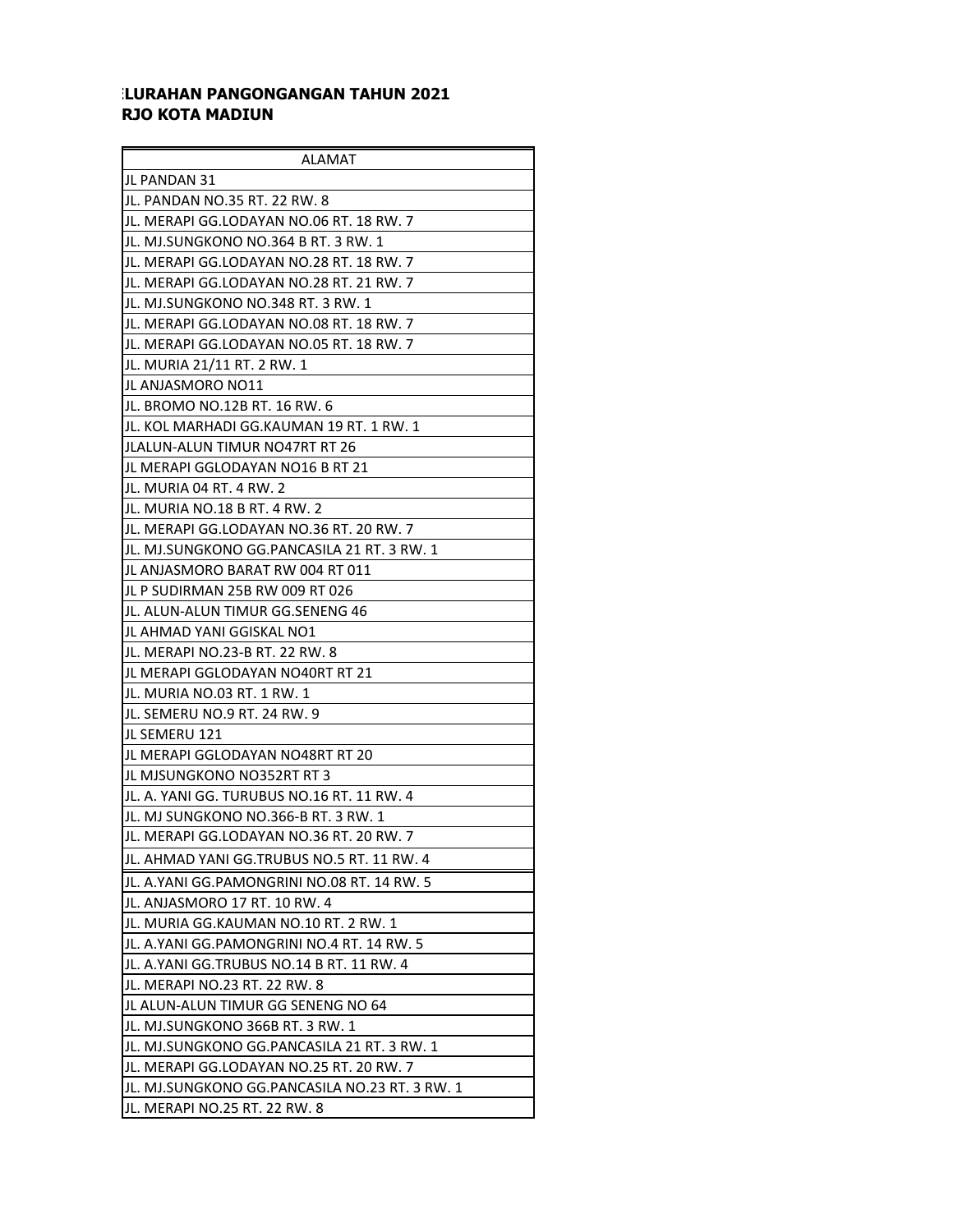| JL. MERAPI NO.27 RT. 22 RW. 8                      |
|----------------------------------------------------|
| JL. MURIA NO 36 RT. 4 RW. 2                        |
| JLALUN-ALUN TIMUR GGSENENG NO58RT RT 24            |
| JL. MERAPI GG. LODAYAN 24 RT. 21 RW. 7             |
| JL. MERAPI NO.23 B RT. 22 RW. 8                    |
| JL. ALUN ALUN TIMUR NO.17 GG.SENENG RT. 24 RW. 9   |
| JL. MERBABU GG. SURONATAN 06 RT. 7 RW. 3           |
| JL MURIA GG KAUMAN NO 17                           |
| JL AYANI GGTRUBUS NO03RT RT 11                     |
| JL.ANJASMORO NO.40 RT. 11 RW. 4                    |
| JL. PANDAN NO.22 RT. 16 RW. 6                      |
| JL. MURIA 20 B RT. 4 RW. 2                         |
| JL. ANJASMORO NO.10 RT. 15 RW. 5                   |
| JL MERAPI GGLODAYAN NO29                           |
| JL. ALUN - ALUN TIMUR GG.SENENG NO.40 RT. 24 RW. 9 |
| JL MERBABU NO 8                                    |
| IJL MERAPI GGLODAYAN NO21RT RT 20                  |
| JL JENDSUDIRMAN NO258                              |
| JL. A.YANI GG.TRUBUS NO.5 RT. 11 RW. 4             |
| JL MERAPI GGLODAYAN NO7                            |
| JL. DIENG GG.SURONATAN NO.07 B RT. 7 RW. 3         |
| JL. JEND A.YANI NO.91 RT. 2 RW. 1                  |
| JL. MAYJEN SUNGKONO NO.348 RT. 3 RW. 1             |
| JL. PANDAN NO.1 RT. 19 RW. 7                       |
| JL MURIA NO24 RT 4                                 |
| IJL. ANJASMORO NO. 36 RT. 11 RW. 4                 |
| JL. MERAPI GG.LODAYAN NO.36 RT. 20 RW. 7           |
| JL. MERBABU GG.PANTIWANGUNAN NO.2 RT. 8 RW. 3      |
| JL. MERBABU GG.PANTIWANGUNAN NO.08 RT. 8 RW. 3     |
| JL. ANJASMORO NO.14-B RT. 15 RW. 5                 |
| IJL ALUN-ALUN TIMUR GG SENENG NO 61                |
| JL. AHMAD YANI GG.PAMONGRINI NO.11 RT. 15 RW. 5    |
| JL. A. YANI GG. PAMONG RINI NO. 2 RT. 14 RW. 5     |
| JL MERBABU NO2 RT 8                                |
| JL. A.YANI NO.43-B RT. 9 RW. 4                     |
| JL. PANDAN NO.3 RT. 19 RW. 7                       |
| JL. MJ.SUNGKONO GG.PANCASILA NO.23 RT. 3 RW. 1     |
| JL. PANDAN NO.7- D RT. 19 RW. 7                    |
| JL.MAYJEN SUNGKONO NO.364 B RT. 3 RW. 1            |
| JL PSUDIRMAN GGSEPUHAN                             |
| JL AYANI GGPRAWIROYUDAN NO6RT RT 12                |
| JL. MERAPI GG. LODAYAN 10 RT. 21 RW. 7             |
| JL. DIENG NO.10 RT. 17 RW. 6                       |
| JL. AHMAD YANI GG.ISKAL NO.18 RT. 9 RW. 4          |
| JL. MURIA 21/11 RT. 2 RW. 1                        |
| JL. A. YANI GG. TURUBUS NO.16 RT. 11 RW. 4         |
| JL. URIP SUMOHARJO NO. 3 B RT. 3 RW. 1             |
| JL. MJ SUNGKONO GANG. PANCASILA NO .21 RT. 3 RW. 1 |
| JL PANDAN NO1RT RT 19                              |
| JL. A.YANI GG.ISKAL NO.03 RT. 11 RW. 4             |
|                                                    |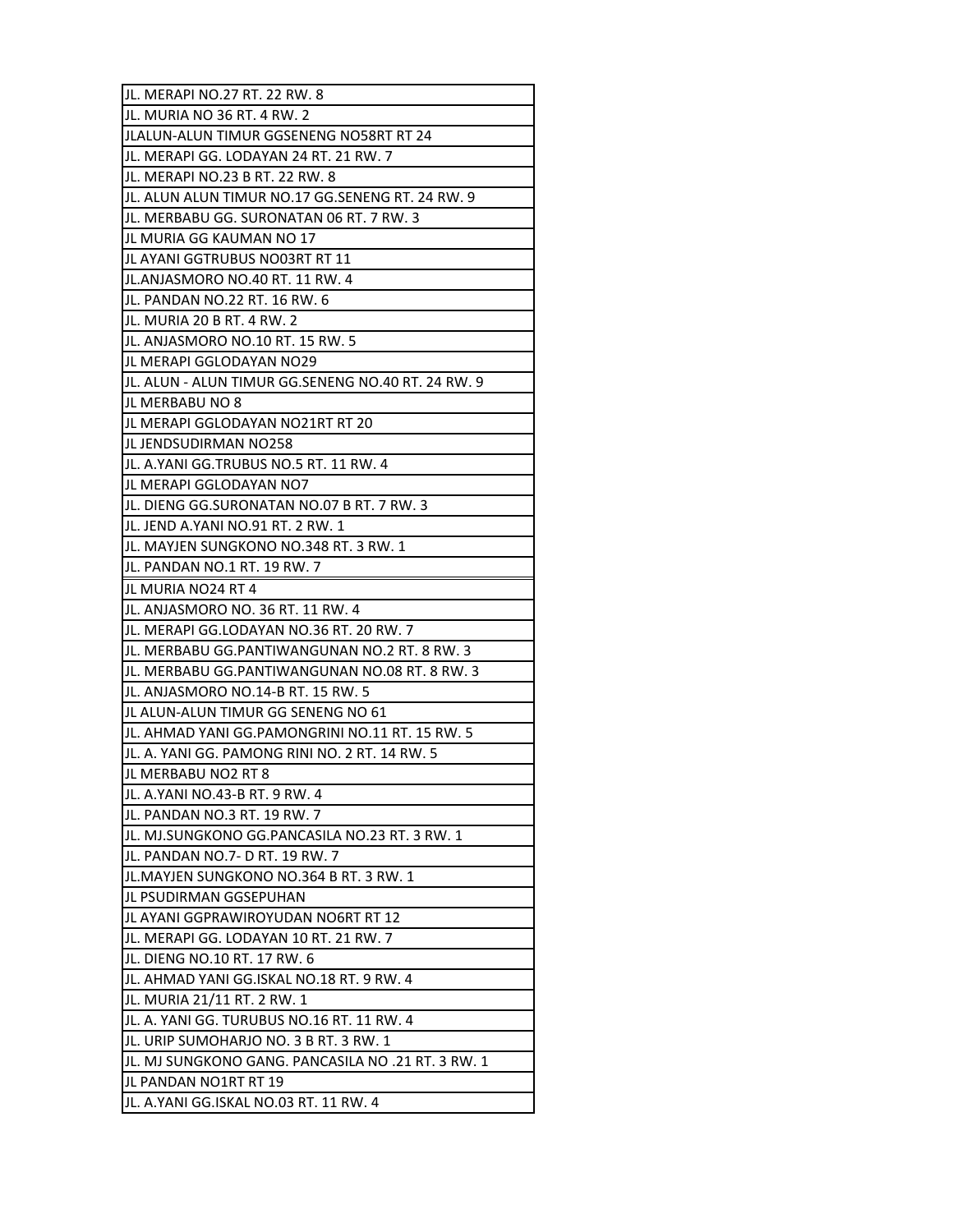| JL. MERAPI GG.LODAYAN 21 RT. 20 RW. 7         |
|-----------------------------------------------|
| JL. ANJASMORO NO.19 RT. 10 RW. 4              |
| JL. MERAPI GG. LODAYAN NO. 33 RT. 21 RW. 7    |
| JL MERAPI GG LODAYAN NO 28                    |
| JL. MJ.SUNGKONO NO.348 B RT. 3 RW. 1          |
| JL ALUN ALUN TIMUR GGSENENG NO63              |
| JL.SEMERU NO.1 RT. 25 RW. 9                   |
| JL DIENG NO10RT RT 17                         |
| JL MERAPI GGLODAYAN NO08RT RT 18              |
| JL. MERAPI GG. LODAYAN NO.27 RT. 20 RW. 7     |
| JL. ANJASMORO NO. 5 A RT. 17 RW. 6            |
| JLA YANI GG PAMONGRINI NO2                    |
| JL AYANI GGRONJE NO7 RT 12                    |
| JL MURIA GGKAUMAN NO12                        |
| IJL. MERAPI GG.LODAYAN RT. 21 RW. 7           |
| JL ALUN-ALUN TIMUR GGSENENG 46 RT 24          |
| JL. MJ.SUNGKONO RT. 3 RW. 1                   |
| JL MJSUNGKONO NO352RT RT 3                    |
| JL. MERAPI GG.LODAYAN NO.33 RT. 21 RW. 7      |
| JL. ALUN-ALUN TIMUR NO.5 RT. 24 RW. 9         |
| JL. PANDAN NO.15 RT. 19 RW. 7                 |
| JL. P.SUDIRMAN GG.SEPUHAN NO.21 RT. 25 RW. 9  |
| JL DIENG GGPANGERANAN NO11 ART RT 17          |
| JL. MJ.SUNGKONO GG.PANCASILA 13 RT. 3 RW. 1   |
| JL. ANJASMORO NO.46 RT. 11 RW. 4              |
| JL PANDAN NO15RT RT 19                        |
| JL. ALUN-ALUN TIMUR GG.SENENG 45 RT. 24 RW. 9 |
| JL MERBABU GG SURONATAN 4 RT 7                |
| JL PSUDIRMAN GGSEPUHAN NO28RT RT 25           |
| IJL MERAPI GG LODAYAN RW 007 RT 021           |
| JLMERAPI Gg LODAYAN 26 RTRW 2107              |
| JL AHMAD YANI GGPRAWIROYUDAN NO10 RT 12       |
| JL. MERBABU GG.SURONATAN NO.04 RT. 7 RW. 3    |
| JL ALUN-ALUN TIMUR NO3RT RT 24                |
| JL. SEMERU NO.7 B RT. 24 RW. 9                |
| JL. MJ.SUNGKONO GG.PANCASILA 13 RT. 3 RW. 1   |
|                                               |
| JL. ALUN-ALUN TIMUR GG.SENENG 49 RT. 24 RW. 9 |
| JL SEMERU NO7 BRT RT 24                       |
| JL. A.YANI GG.TRUBUS NO.01 RT. 11 RW. 4       |
| JL. MERAPI GG.LODAYAN NO.40 RT. 21 RW. 7      |
| JL. ANJASMORO II NO.30-B RT. 13 RW. 5         |
| JL. MERAPI GG.LODAYAN 32 RT. 21 RW. 7         |
| JL. A.YANI NO.85 RT. 5 RW. 2                  |
| JL ANJASMORO GG BEBAHU NO04                   |
| JL. MERAPI GG.LODAYAN NO.12 RT. 18 RW. 7      |
| JL. ALUN-ALUN TIMUR GG.SENENG 58 RT. 24 RW. 9 |
| JL. MJ.SUNGKONO GG.PANCASILA 21 RT. 3 RW. 1   |
| JL ALUN-ALUN TIMUR GG SENENG 47RT RT 24       |
| JL PANDAN NO11RT RT 19                        |
| JL. MJ.SUNGKONO 366-B RT. 3 RW. 1             |